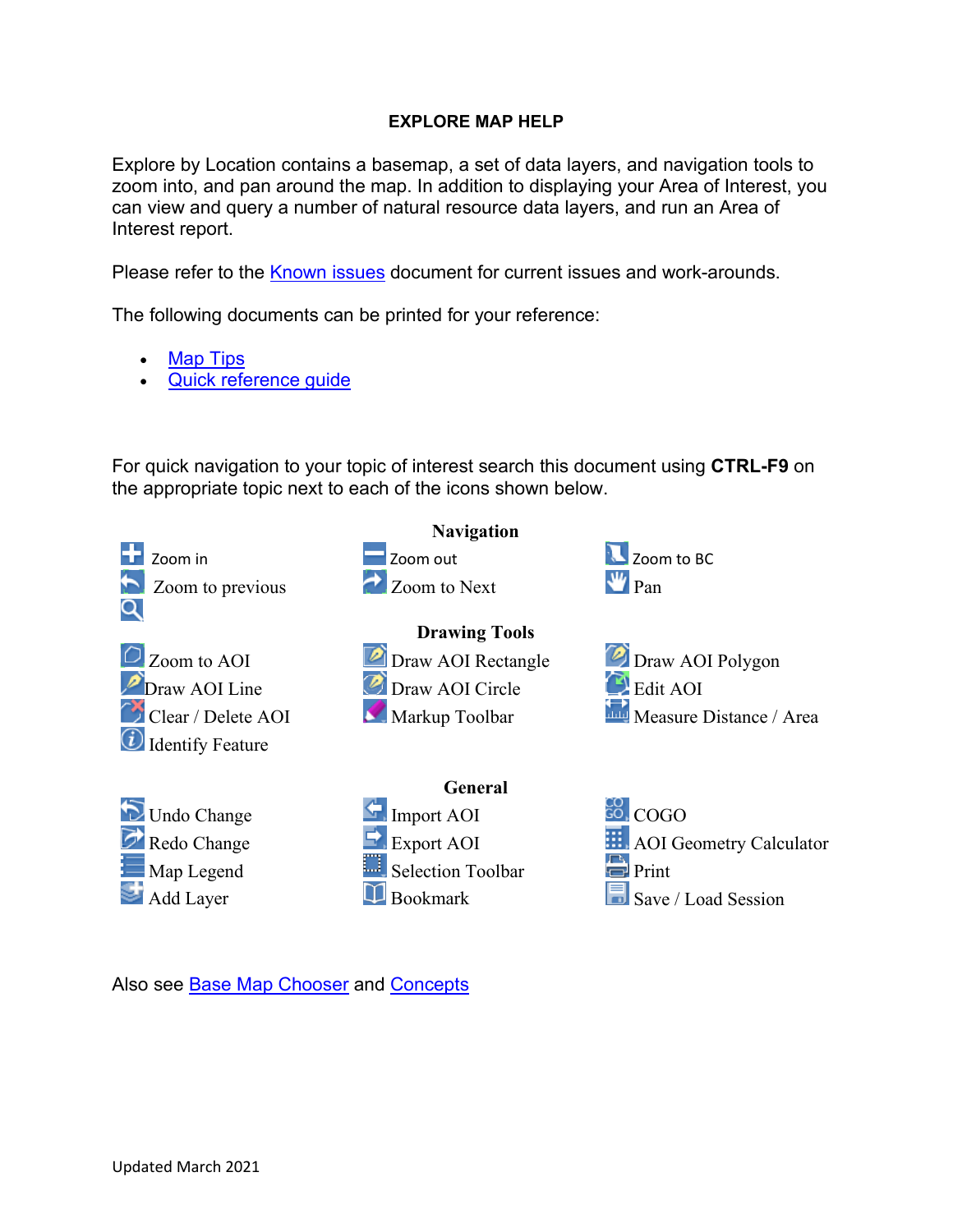# **Zoom In**

Click to zoom the map in by one scale increment.

## **Zoom out**

Click to zoom the map out by one scale increment.

# **Z** Zoom to BC

Click to zoom the map out to the extent of BC

## **Zoom to Previous**

Click to zoom to the previous map extent

# **Zoom to Next**

Click to zoom to the next map extent

# **W** Navigation

Allows the mouse to be used to zoom and pan the map.

- To zoom in, double-click the mouse.
- To pan, press the mouse and drag.
- To zoom to an extent, hold  $|\text{Shift}|$  and drag the mouse.

## **Search**

Click to display the **Search for Location / Feature** panel.

### **Search For Location**

Search for a geographic location defined by a placename, address, mapsheet or coordinate.

The search type **Auto** automatically determines the location type from entered text, or a specific location type can be selected from the drop-down.

Locations are entered in the following ways:

#### • **Coordinate**

o *Geographic* - as Lat,Lon or Lon,Lat. Either Decimal degrees (DD) or Degrees-Minutes-Seconds (DMS) can be used.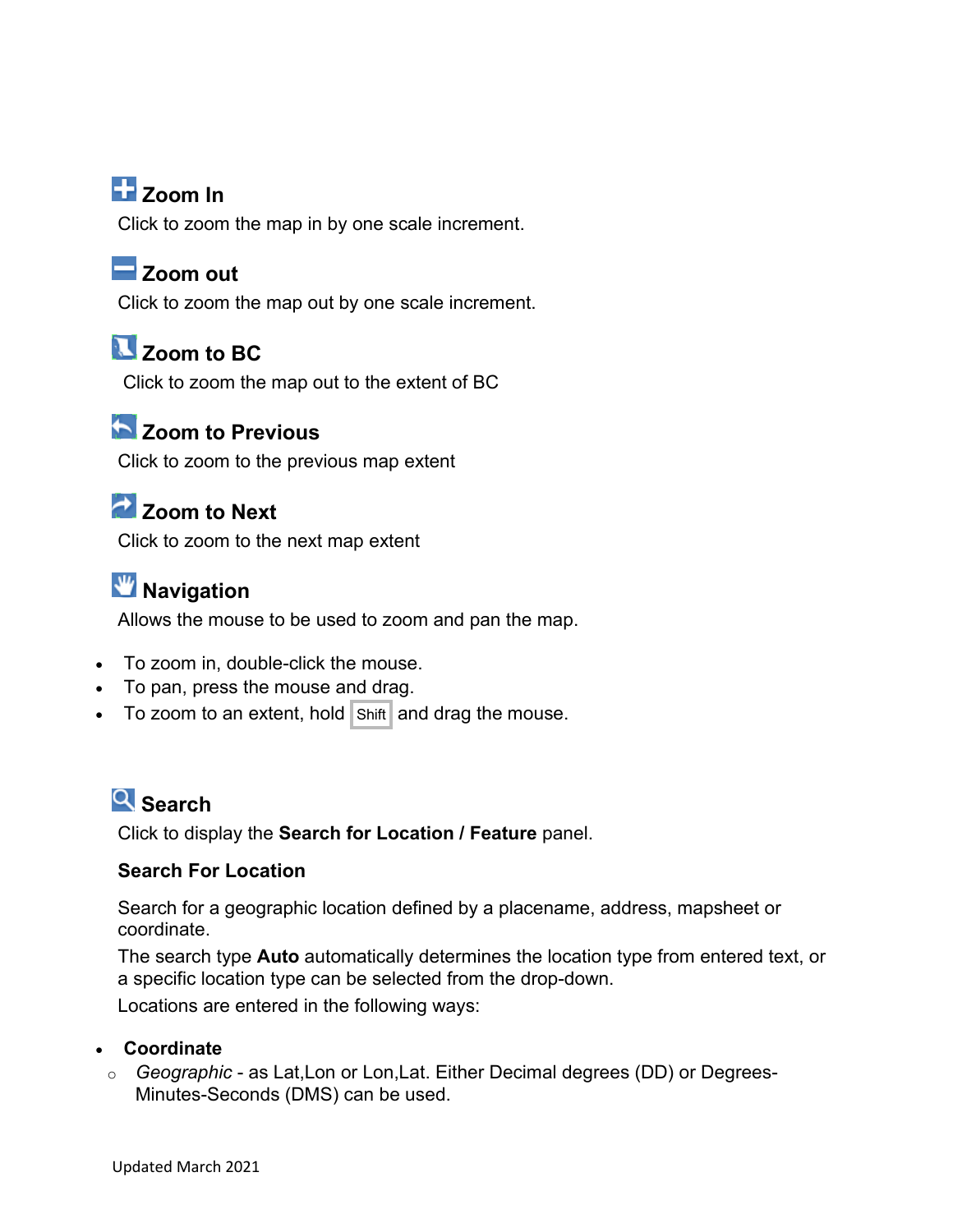*DD Example: 49.5, -125.4 DM Example: 49 30', -125 20' DMS Example: 49 30' 45", -125 20' 30"*

- o *BC-Albers* as X Y *Example: 1047118 495805*
- o *UTM* as X Y and Zone number *Example: 329751 5483095 zone 10*
- **Mapsheet** name, in one of the following systems:
	- o BCGS 1:20,000 *Example: 92B053*
	- $\circ$  NTS 1:50,000 *Example: 92B05*
	- $\circ$  NTS 1:250,000 *Example: 92B*
- **Placename** or locality. *Examples: "Kamloops", "Trout Lake"*
- **Address** as a street number and name, with optional city. *Example: "1000 Douglas St"*

**Street intersections** are entered as "*name1* and *name2*".

*Example: "Fort and Cook"*

Placename and address matching is case-insensitive and supports fuzzy matching.

Once the location type has been determined, Search Autocomplete shows matching location(s) in a list as text is entered.

- Use the arrow keys or scroll bar to scroll through the locations
- Click on a location name to zoom to it.
- Hit Enter to zoom to the highlighted location
- Click  $\mathbb{Q}$  to zoom to the highlighted location
- Click **O**to clear the search.

### **Search For Features**

Search for features on a layer spatially and by attribute value.

- Select a layer to search
- Choose whether to limit the search to within the **visible extent** of the map, or to search the entire layer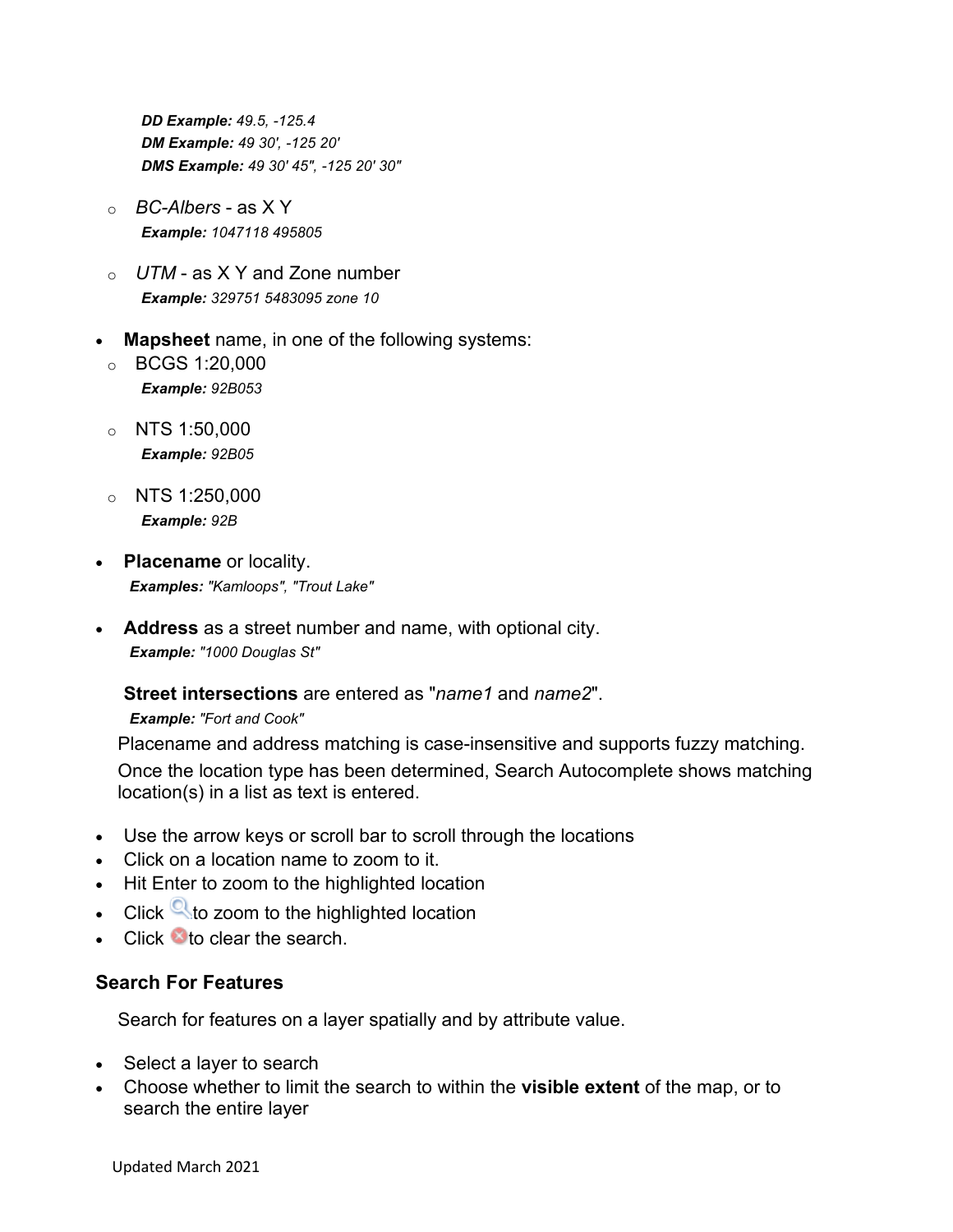- Select the maximum number of features to report. Layers may have very large numbers of features, so the maximum number is limited.
- Add an attribute condition by selecting an attribute to filter on
- Select the comparison operator for the condition
- o Operator **is EQUAL to**, **is LESS than**, **is GREATER than** are *case-insensitive*
- o Other operators are *case-sensitive*
- Finter a value to be used in the condition

More than one attribute condition can be specified. Conditions are ANDed together.

- Click  $\overline{\mathbf{r}}$  to add a new condition to the search criteria
- Click  $\blacksquare$  to remove a condition

When the Search layer and condition is specified, the search can be performed

- Click  $\mathbb{Q}$  to search for features matching the search criteria The result features are displayed in the **Searched Features** sidepanel.
- Click  $\blacktriangleright$  to expand features to show attribute names and values.
- Hover over a feature title to highlight it on the map.
- Click a feature title to zoom to it.
- Click  $\mathbb{B}$  to copy the feature as an AOI geometry.

## **Bookmarks**

Click to display the Bookmarks panel.

Bookmarks are named map extents which can be zoomed to. Bookmarks are saved in browser local storage.

- Enter a new name and click  $\frac{d\mathbf{r}}{d\mathbf{r}}$  to add a Bookmark.
- Hover over a Bookmark entry to see its extent.
- Click a Bookmark entry to zoom to it.
- Click  $\blacktriangleright$  to delete a Bookmark.

# **AOI Geometry Toolbar**

Click to display the **Area Of Interest Geometry** toolbar. This provides tools to create and manipulate geometry.

#### **AOI Metrics**

This panel is displayed when the AOI Toolbar is active.

It shows the **Count**, **Area** and **Perimeter** of the AOI geometries.

It lists the AOI geometries, and allows managing them with the following controls: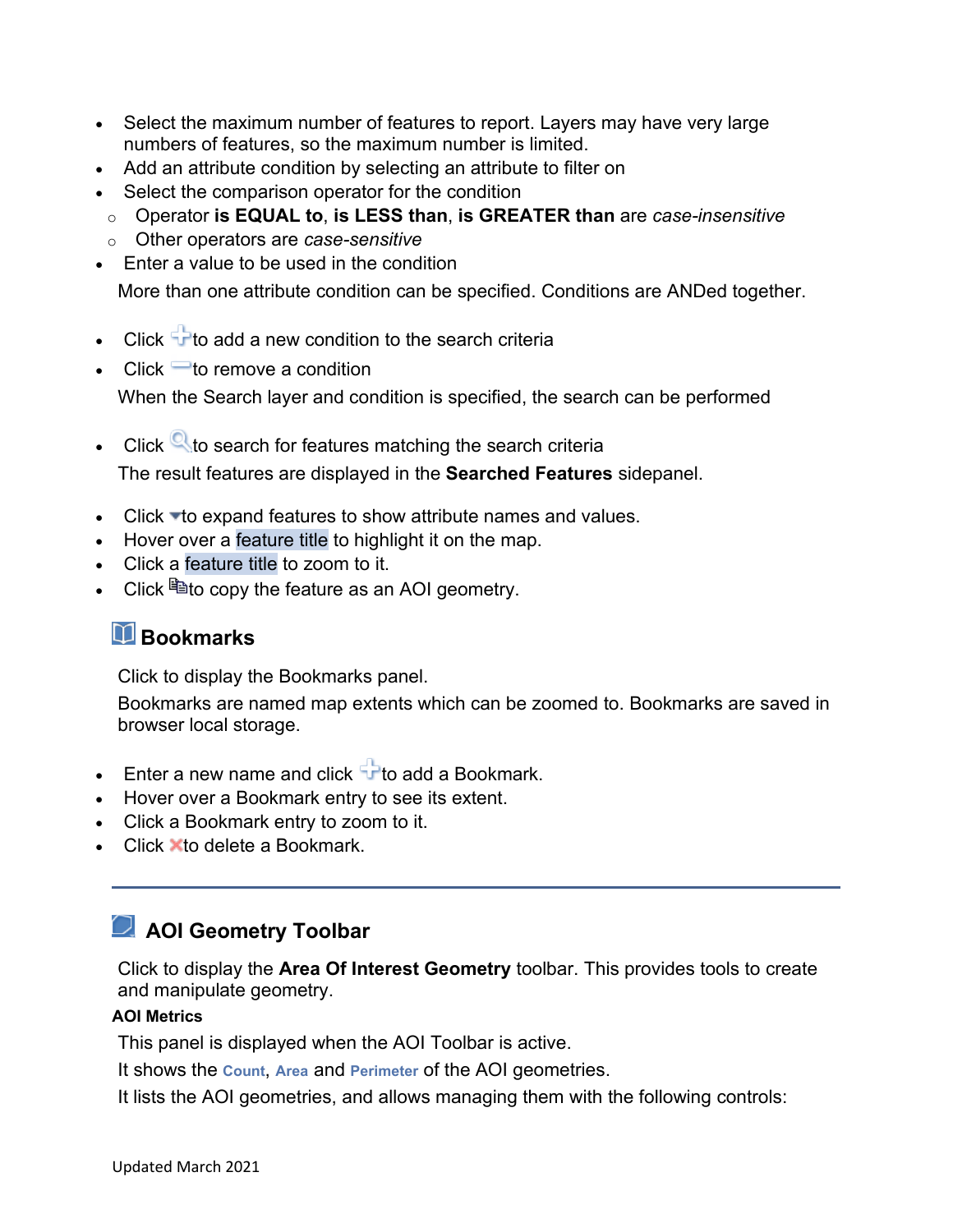- Hover over a geometry to highlight it
- Click a geometry to zoom to it
- Click  $\mathbf{1}$  to set a geometry as the Primary
- Click  $\blacktriangleright$  to delete a geometry

### **Zoom to AOI Geometry**

Click to zoom the map to the current AOI geometry set.

### **Draw Rectangle**

Draw a rectangle by clicking the mouse to set a corner and dragging out the extent. The rectangle is added as an AOI geometry.

## **Draw Polygon**

Draws a polygon

- Click the mouse to create vertices.
- Double-click to complete the shape and add it as an AOI geometry.
- To draw using stream digitizing, hold  $|\text{Shift}|$ , click and drag the mouse.
- To zoom in and out while drawing use the mouse wheel
- To pan while drawing hold  $|$  Ctrl, click and drag the mouse.

# **Draw Line**

Draws a line (linear path).

- Click the mouse to create vertices.
- Double-click to complete the shape and add it as an AOI geometry.
- To draw using stream digitizing, hold  $|\text{Shift}|$ , click and drag the mouse.
- To zoom in and out while drawing use the mouse wheel
- To pan while drawing hold  $\boxed{\text{Ctrl}}$ , click and drag the mouse.

## *C* Draw Circle

Draws a circle.

Click and drag the mouse to place the centre of the circle and define its radius.

## **Edit AOI**

Edits *[AOI geometries](https://t1portal.nrs.gov.bc.ca/cwmc-lib/v1.8.1/assets/help.html#def_aoi)* by adding, moving or deleting vertices.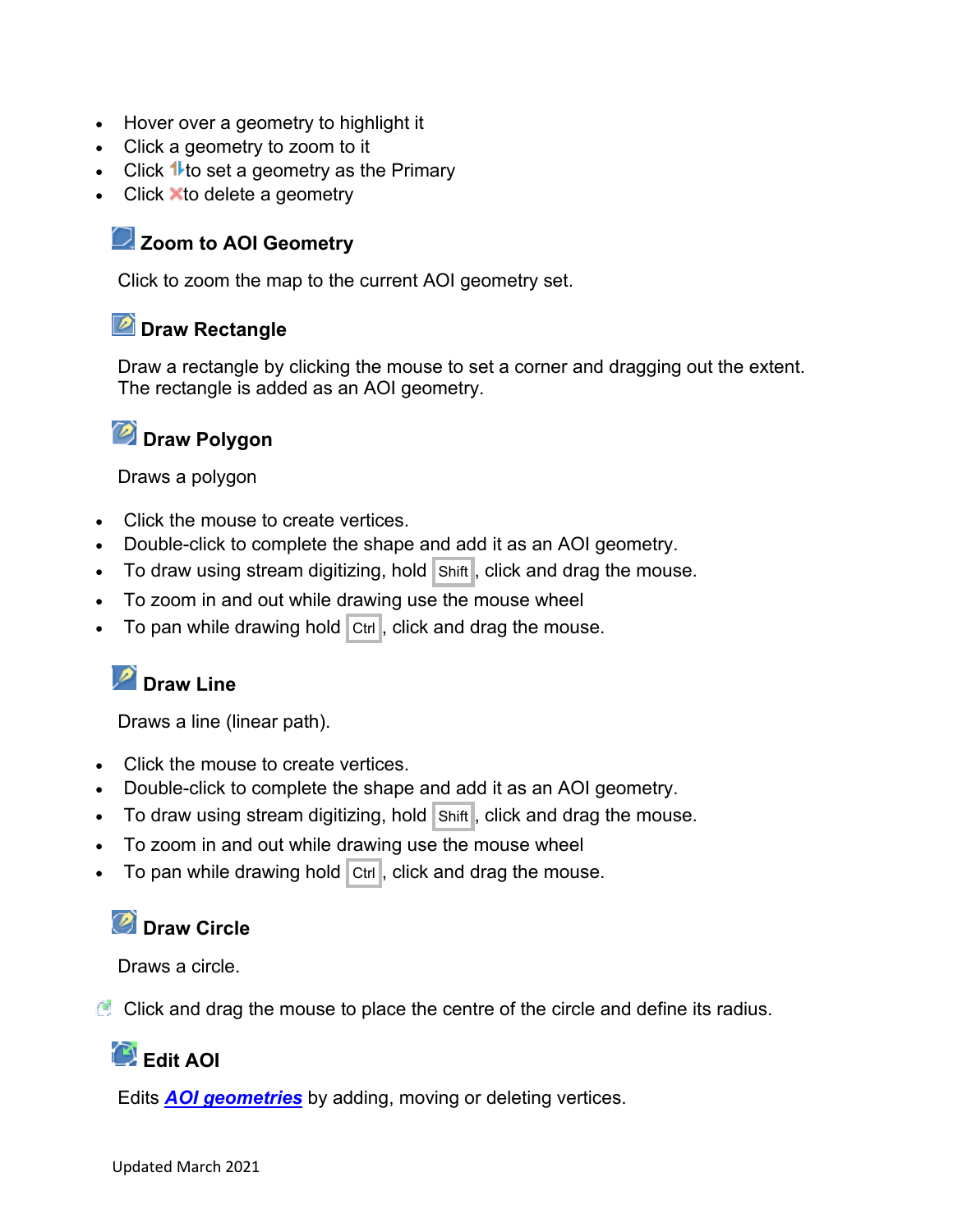- C Click on an AOI geometry to edit it. The edit geometry highlights. Vertex handles appear when the mouse is hovered over segments.
- $\bullet$  To move a vertex, hover over the vertex and drag the vertex handle with the mouse.
- $\bullet$  To add a vertex, hover over an edge and drag the tentative vertex handle.
- $\Box$  To delete a vertex, hover over it and press  $\vert$  Delete .
- $\bullet$  To stop editing and keep the modified geometry, click anywhere other than an edge of the geometry.

# **Clear AOI**

Click to clear all AOI geometries.

## **Undo Change**

Click to undo a change to the AOI geometry.

## **Redo Change**

Click to redo a change to the AOI geometry.

# <u>ေ</u> ငဂဌဂ

Click to display a panel to enter, display and edit geometry in *[COGO](https://t1portal.nrs.gov.bc.ca/cwmc-lib/v1.8.1/assets/help.html#def_cogo)* (Coordinate Geometry) format.

# **Import AOI**

Click to display a dialog to import geometries from a variety of spatial formats. The data format is auto-detected from the file type or data content.

Import geometry data in the following ways:

**Tab From File**

- Click Choose File to choose a file to upload **Tab From Data**
- Enter data into the text area, or paste data using  $|$  CtrlV

The data projection (*[coordinate system](https://t1portal.nrs.gov.bc.ca/cwmc-lib/v1.8.1/assets/help.html#def_coordsys)*) is auto-detected. If the coordinate system is UTM, the UTM Zone must be provided on the **Choose Projection** dialog. Choose the zone from a list, or by uploading a PRJ file.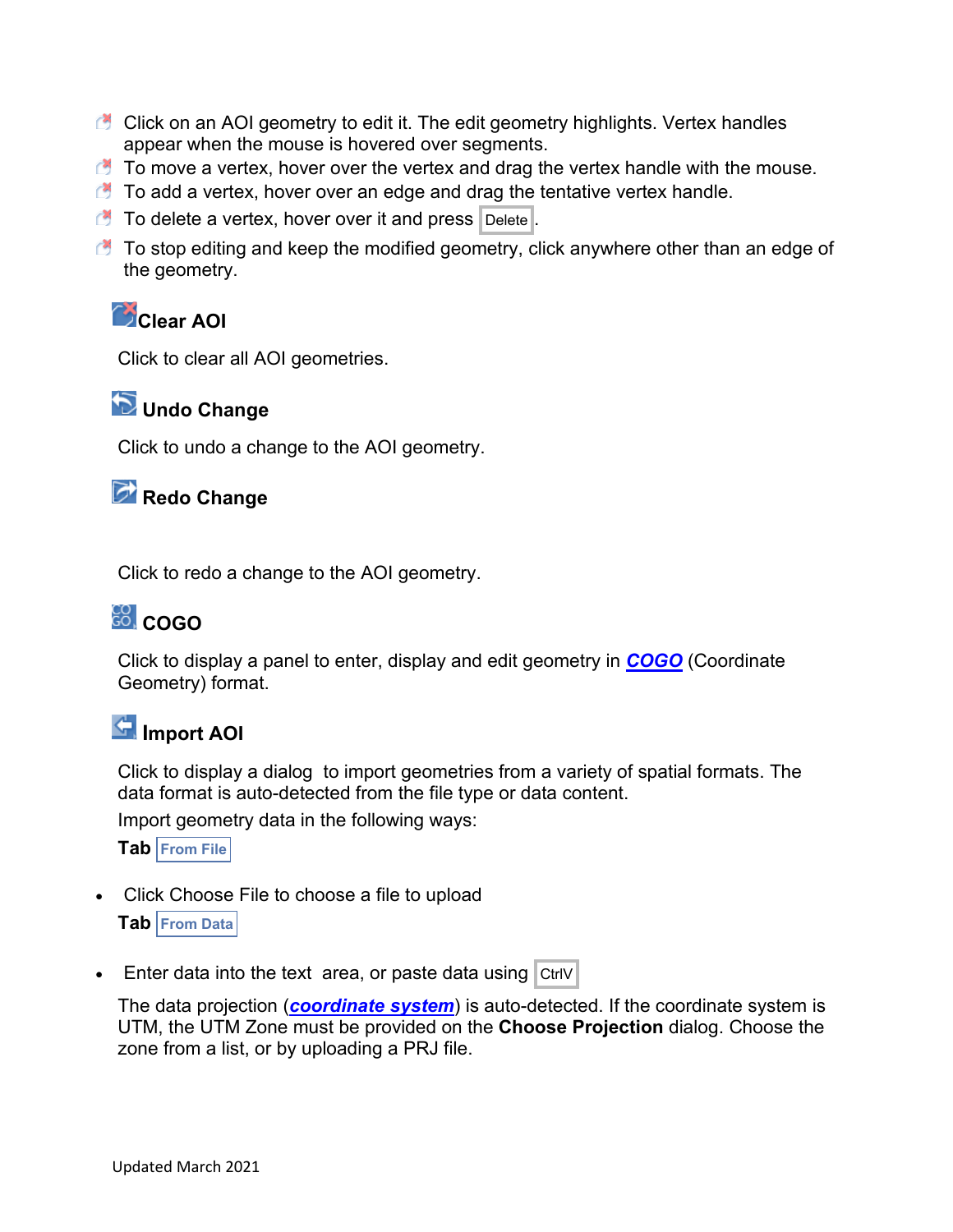- Click Details... to show the format, coordinate system and number and size of features read.
- Click Import to import the data
- Otherwise click Cancel to close the dialog

# **Export AOI**

Click to display a dialog to export geometries in a variety of spatial formats. Geometry is exported in the geographic coordinate system (WGS84).

- Edit the **Description** if needed (it is used in some but not all formats)
- Choose the **Format** to use for export. Available formats are:
- o **KML** Keyhole Markup Language, as used in Google Earth
- o **GPX** GPS Exchange format
- o **GeoJSON** Javascript notation
- o **Well-Known Text** WKT, a widely-used text geometry format
- o **Simple Text** a text listing of the geometry coordinates
- o **SHP**  shapefile
- o **GeoMark** the URL of a BC Government GeoMark created for the geometry
- Click Export to display the exported geometry in the selected format in the **Data Text** textbox.
- The exported text can be copied using Copy or  $|$  CtrlC  $|$ . The copied text can be pasted into an external application for use.

# **H** Geometry Calculator

Click to display a panel to perform calculations on geometries.

The display shows the Primary and Secondary AOI geometries defined.

- Hover over a geometry to highlight it
- Click a geometry to zoom to it
- Click  $\mathbf{\textup{1}}$  to set a geometry as the Primary
- Click  $\blacktriangleright$  to delete a geometry

#### **Memory Save**

Click to save the Primary geometry to memory.

#### **Memory Recall**

Click to recall the geometry from memory as a new geometry.

### **M** Memory Clear

Click to clears the geometry memory.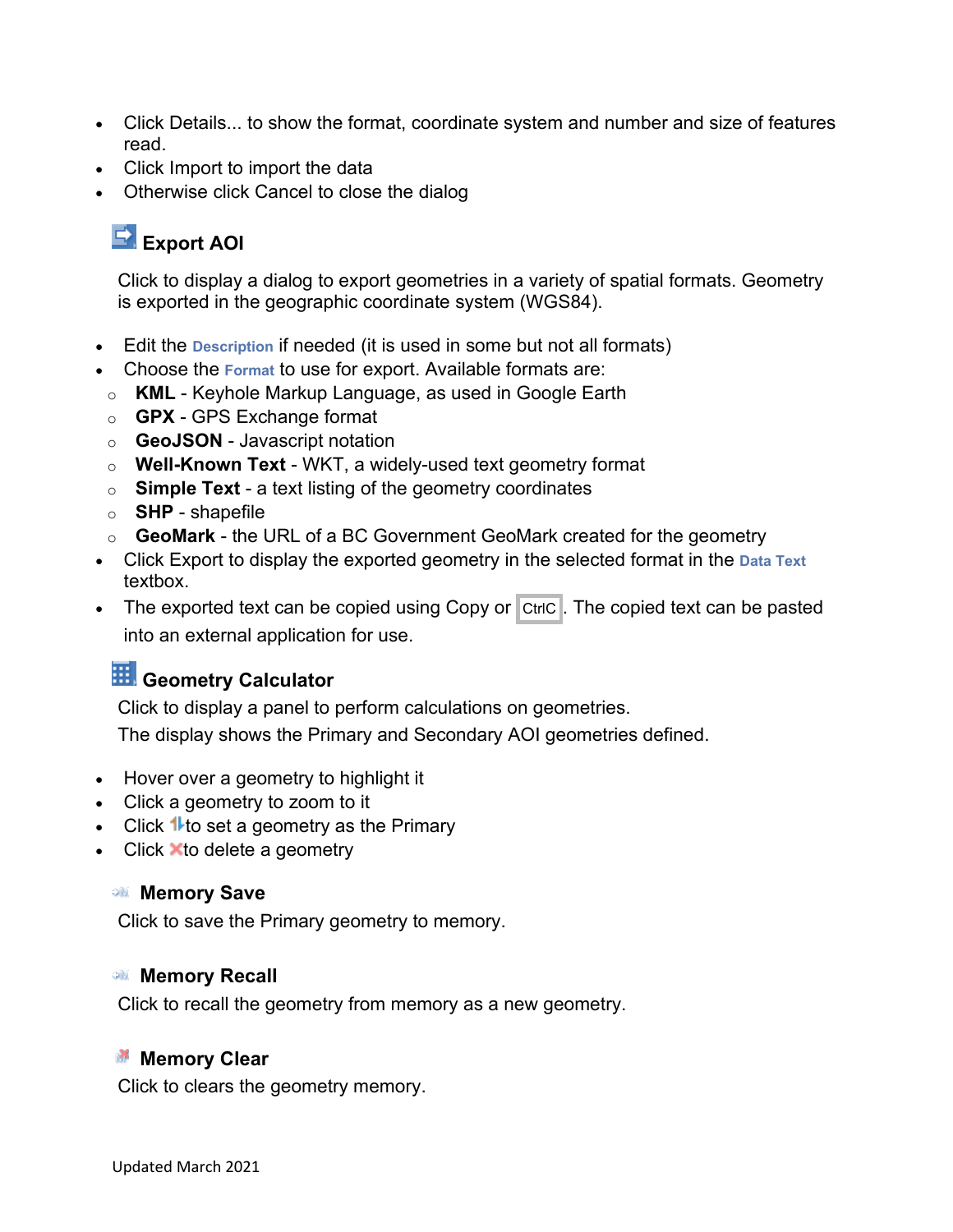### **Union**

Click to computes the geometric union of all geometries. The geometric union merges all geometries into a single geometry. The result geometry can be edited or have other calculations performed on it.

#### **Intersect**

Click to computes the geometric intersection of all geometries. The intersection is a geometry representing the common areas or lines of all the input geometries. The result geometry can be edited or have other calculations performed on it.

### **Subtract**

Click to subtract the secondary geometries from the primary geometry. The result is a geometry which contains all the areas/lines/points which occur in the primary geometry but not in the secondary geometries. The result geometry can be edited or have other calculations performed on it.

### **Buffer**

Computes a buffer polygon around the primary geometry to a specified distance. If the buffer distance is positive, the buffer expands (dilates) the geometry; if negative, it contracts (erodes) it.

- Enter the buffer distance (in metres). The distance can be either positive or negative.
- $\bullet$  Click  $\blacksquare$  to replace the geometry with the computed buffer

### **Simplify**

Reduces the number of vertices in a geometry while maintaining the approximate shape of the original geometry. Uses the Douglas-Peucker simplification algorithm, which requires a distance tolerance to control how many vertices are eliminated.

- Enter a simplification distance tolerance (in metres)
- Click to replace the geometry with the simplified version

### **Validate Topology**

Click to check if the primary geometry is topologically correct. This detects if polygons contain self-intersections or overlaps. If a topology error is found an indicator is displayed showing the location of the error.

### **Close Polygon**

Click to close a linestring to form a polygon.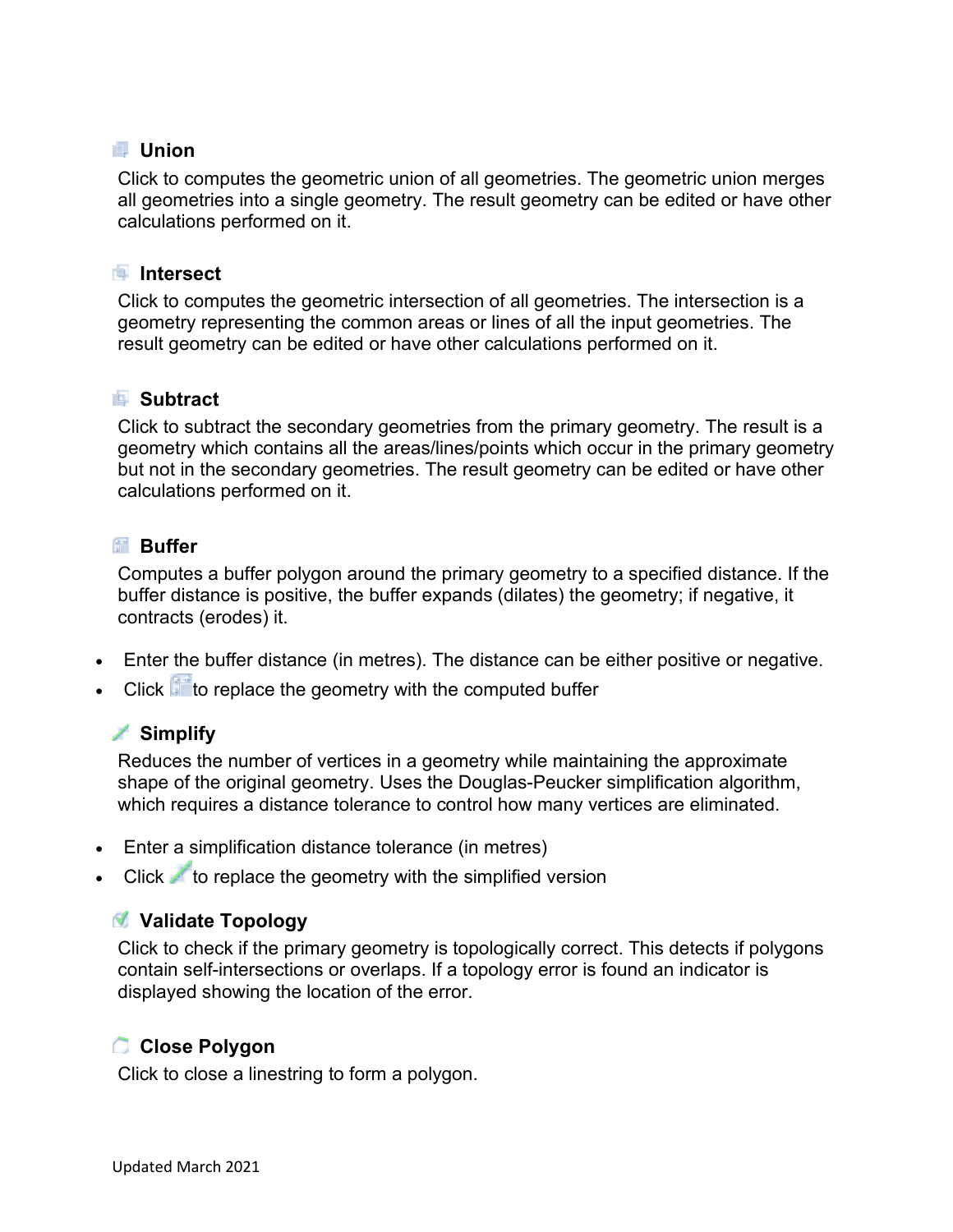### **Clean Polygon**

Click to clean a polygonal geometry. This ensures that the geometry is a topologically valid polygon.

- Dangling linework is closed and trimmed
- Self-intersections are removed
- Partially contained holes are excised

## **Markup**

Click to display a toolbar to create Markup on the map.

### **Zoom to Markup**

Click to zoom to the Markup geometries.

### **Draw Rectangle**

Draw a rectangle by clicking the mouse to set a corner and dragging out the extent.



### **Draw Polygon**

Draws a polygon.

- Click the mouse to create vertices.
- Double-click to complete the shape.
- To draw using stream digitizing, hold Shift, click and drag the mouse.
- To zoom in and out while drawing use the mouse wheel
- To pan while drawing hold  $|$  Ctrl, click and drag the mouse.

Set the symbology in the **Style** panel.

### **Draw Circle**

Draws a circle.

- Click to set the centre of the circle.
- Drag and release to create the circle.
- Set the symbology in the **Style panel**

### **Draw Line**

Draws a line (linear path).

• Click the mouse to create vertices.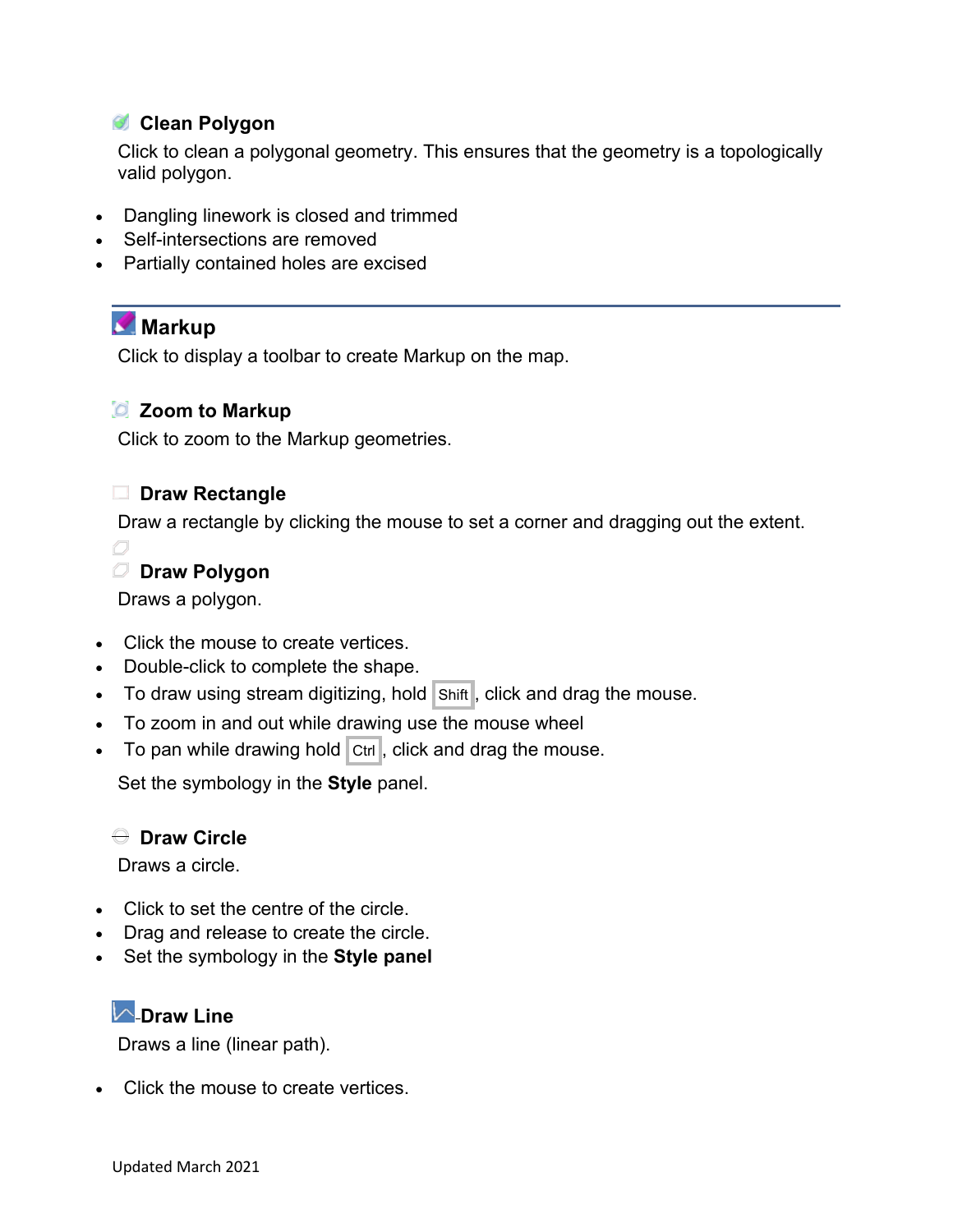- Double-click to complete the shape.
- To draw using stream digitizing, hold Shift, click and drag the mouse.
- To zoom in and out while drawing use the mouse wheel
- To pan while drawing hold  $\boxed{\text{Ctrl}}$ , click and drag the mouse.

Set the symbology in the **Style** panel.

## **D** Draw Point

Draws a point symbol with an icon, with an optional label and coordinate value.

- Click the mouse to create a point
- Optionally, enter the label text in the **Style panel**
- Optionally, choose a Coordinate Format to display the location of the label point Set the symbology in the **Style** panel.

## **A** Draw Label

Draws a label at a location, with an optional coordinate value.

- Click to set the location of the label
- Enter the label text in the **Style** panel
- Optionally, choose a Coordinate Format to display the location of the label point. Set the symbology in the **Style** panel.

# **Edit Markup**

Click to allow selecting and editing Markup objects.

- Click on a Markup object to select it for editing.
- Drag the vertex control points to change the location of vertices
- Drag the centre control point to move the object
- Click outside the selected object to stop editing it.
- Change the object symbology in the **Style** panel

### **Delete Markup**

Click to delete the currently selected Markup object.

## **Clear Markup**

Click to clear all Markup objects.

### **Markup Colour**

Updated March 2021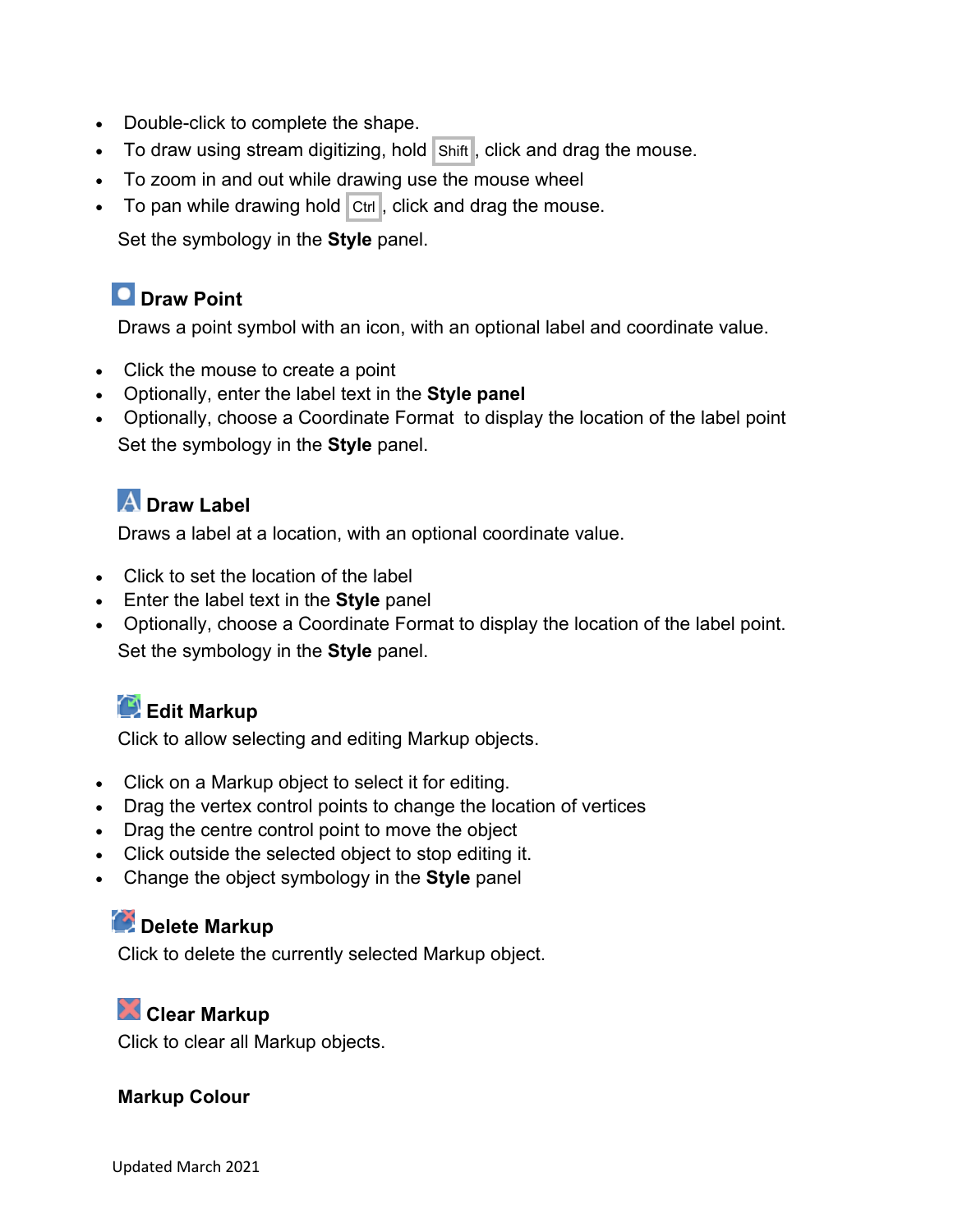Click to choose the colour for Markup objects.

#### **Markup Line Style**

Click to choose the line style for Markup shapes.

#### **Markup Symbol**

Click to choose the symbol for Markup points.

#### **Markup Symbol Size**

Click to choose the size for Markup symbols.

#### **Markup Label Font**

Click to choose the font for Markup labels.

#### **Markup Label Size**

Click to choose the text size for Markup labels.

# **Selection Toolbar**

Click to display the Selection toolbar.

The selection set can contain features from multiple layers.

Choose the current selection layer from the layer dropdown. The layer must be visible at the current scale to be selected from.

# **Zoom to Selection**

Click to zoom to the current selection.

## **Select by Box**

Click and drag a box to add features from the current selection layer to the current selection.

# **Select by Polygon**

Click out a polygon to add features from the current selection layer to the current selection. Double-clicking closes the polygon and queries the selection layer for features.

## **ED** Unselect by box

Updated March 2021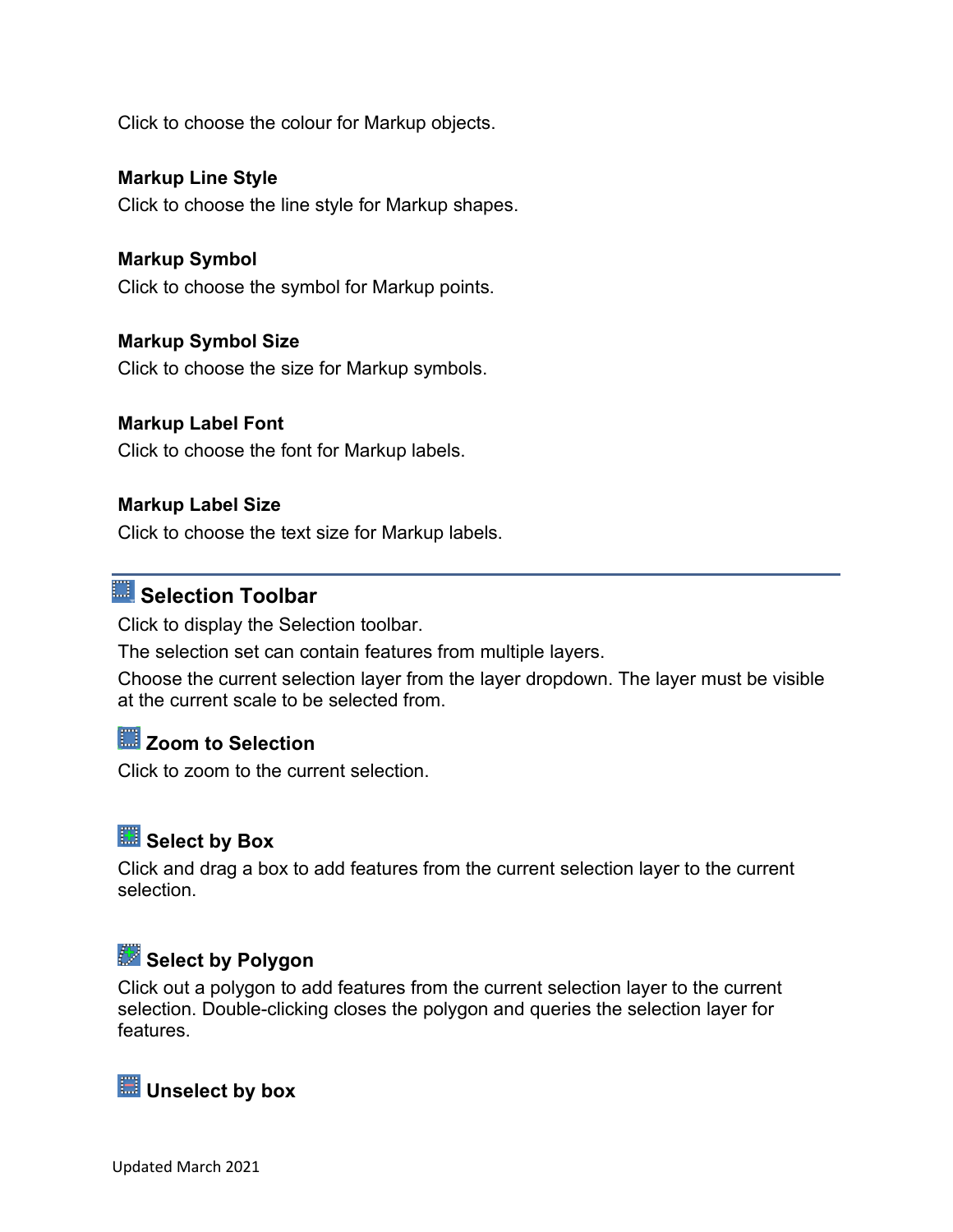Click and drag a box to unselect features.

## **Unselect All**

Click to unselect all features in the current selection.

### **Select by AOI**

Click to select features using the current Primary AOI as the query polygon.

# **Display Selected Features**

Click to display the **Selected Features** panel and view or manage the current selection set.

- Hover over a **Layer Name** to highlight all selected features in that layer
- Click a **Layer Name** to zoom to the selected features in that layer
- Hover over a Feature Name to highlight it on the map
- Click a Feature Name to zoom to it
- Click  $\mathbb{B}$ to copy a feature as an AOI geometry
- Click  $\blacktriangleright$  to unselect a feature
- Click  $\blacktriangledown$  to expand layers and features to show attributes

# **Measure Toolbar**

Click to display the **Measure** toolbar. This provides tools to measure area and distance.

If an AOI geometry is present, the measure shape is initialized from it.

# **Measure Area**

Click to draw an area to measure. Double-click to finish drawing. The area (in hectares) and perimeter (in kilometres) is displayed while drawing.

## **Measure Distance**

Click to draw a linestring to measure. Double-click to finish drawing. The distance (in kilometres) is displayed while drawing.

## **Clear Measurement**

Click to clear the current measurement.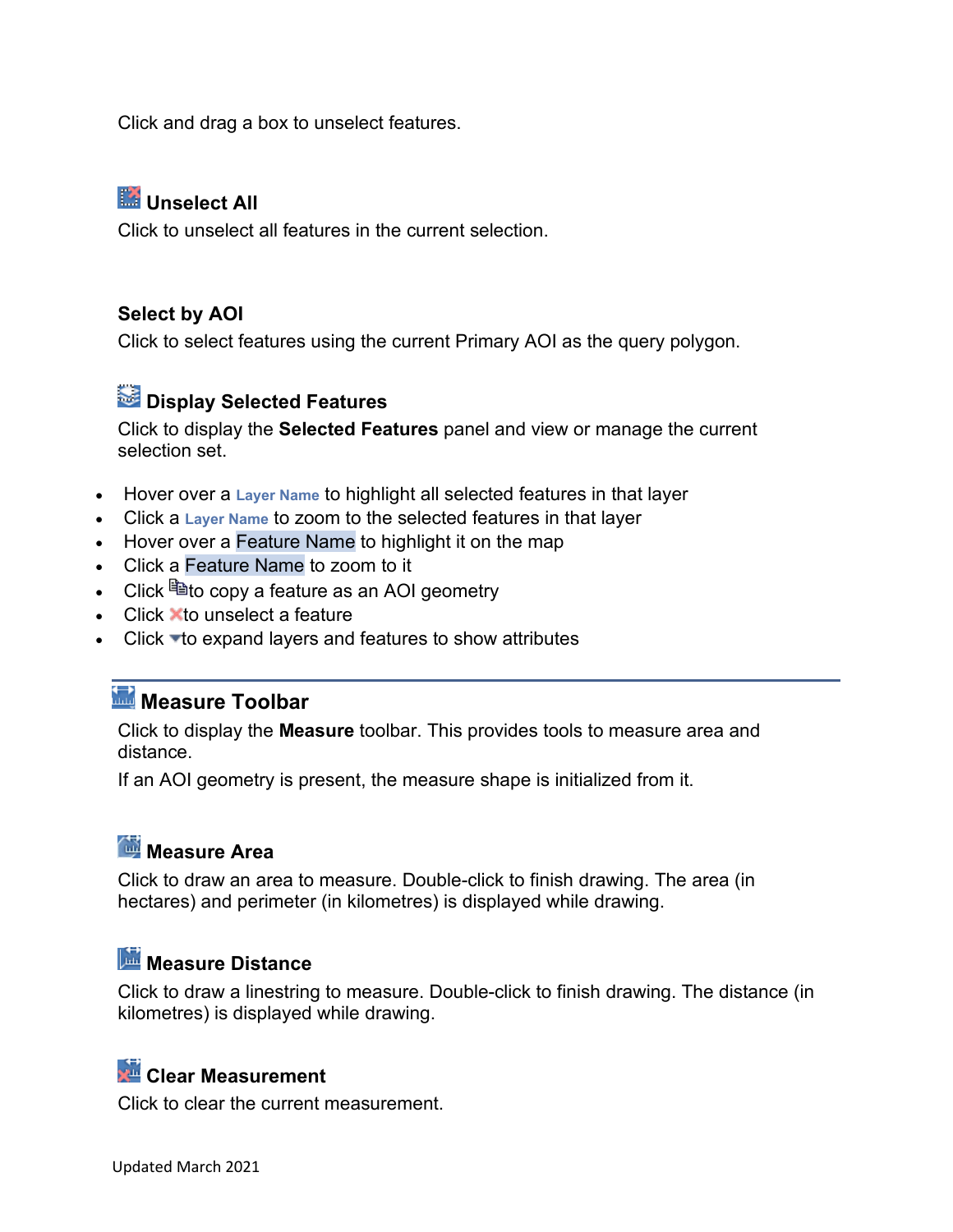# **Identify**

Click a point on the map to Identify features at that point.

- Choose from the drop-down to identify all visible layers, or a specific layer
- Click on the map to perform an Identify query at that location
- Identify queries may take some time to process. To cancel a query, click
- Drag the map to pan it, and use the mouse wheel to zoom Identified features are shown in the **Identify** sidepanel.
- Click  $\blacktriangledown$  to expand features to show attribute names and values.
- Hover over a feature title to highlight it on the map.
- Click a feature title to zoom to it.
- Click  $\mathbb{\ddot{E}}$  Click  $\mathbb{\ddot{E}}$  copy the feature as an AOI geometry.

# **Add Layer**

Click to display a panel to add a map layer from a local data file. The layer title and styling can be specified. The new layer is displayed on the map positioned above the existing map layers.

Add a layer in either of the following ways:

**Tab From File**

• Click Choose File to choose a file to upload

**Tab From Geomark**

Paste a GeoMark URL or ID into the text area using  $|$  CtrlV

The data projection (*[coordinate system](https://t1portal.nrs.gov.bc.ca/cwmc-lib/v1.8.1/assets/help.html#def_coordsys)*) is auto-detected. If the coordinate system is UTM, the UTM Zone must be provided on the **Choose Projection** dialog. Choose the zone from a list, or by uploading a PRJ file.

**Title**

Enter a title to use for the layer.

**Style**

Choose a colour to use for styling the layer.

- Click Details... to show the format, coordinate system and number and size of features read
- Click Add to add the data as a new layer
- Otherwise click Cancel to close the dialog

## **Clear Highlight**

Updated March 2021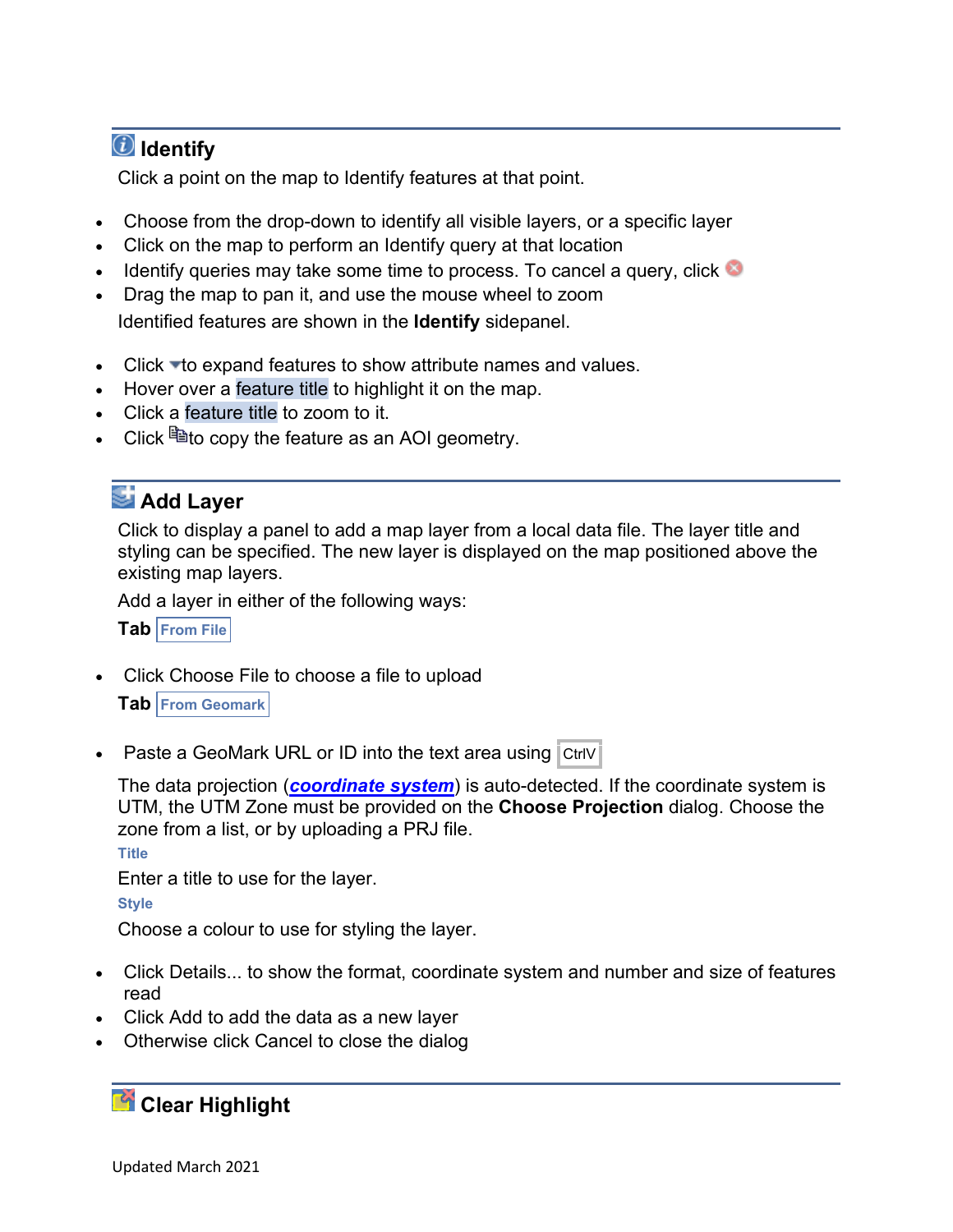Click to remove all highlighting from map. If any features on map have been highlighted, click this button to remove the highlights.

# **Save / Load Session**

Click to display a dialog to save and load map sessions. Sessions are stored in \*.session files.

*When a session is loaded it replaces ALL user data layers which may be present.* 

**Tab** Save

- Edit the session file name if desired
- Click Save to save the session to a \*.session file **Tab Load**
- Click Choose File to select a \*.session file
- Click Load to load the session Sessions contain the following data:
- Base Map
- Map Extent
- Layer List settings
- Imported Layers
- AOI geometry
- Markup

# **Layers**

Click to display the **Layers** panel. It displays the active Overlays and Layers.

### **Overlays**

An Overlay is a set of layers accessed from a single map service or data source.

- Click  $\blacktriangle$   $\blacktriangleright$  to hide and show the overlay layers
- Click the  $\Box$  checkbox to control visibility of the overlay
- $\sqrt{\frac{\text{Control}}{\text{C}}}\cdot$ Click or  $\sqrt{\text{Shift}}\cdot$  Click the  $\Box$  checkbox to control the visibility of all layers within the overlay
- Click the **Overlay name** to display the **Overlay** panel
- $\circ$  Drag the slider to change the opacity of the overlay **Layers**

A Layer is a styled feature class displayed on an overlay.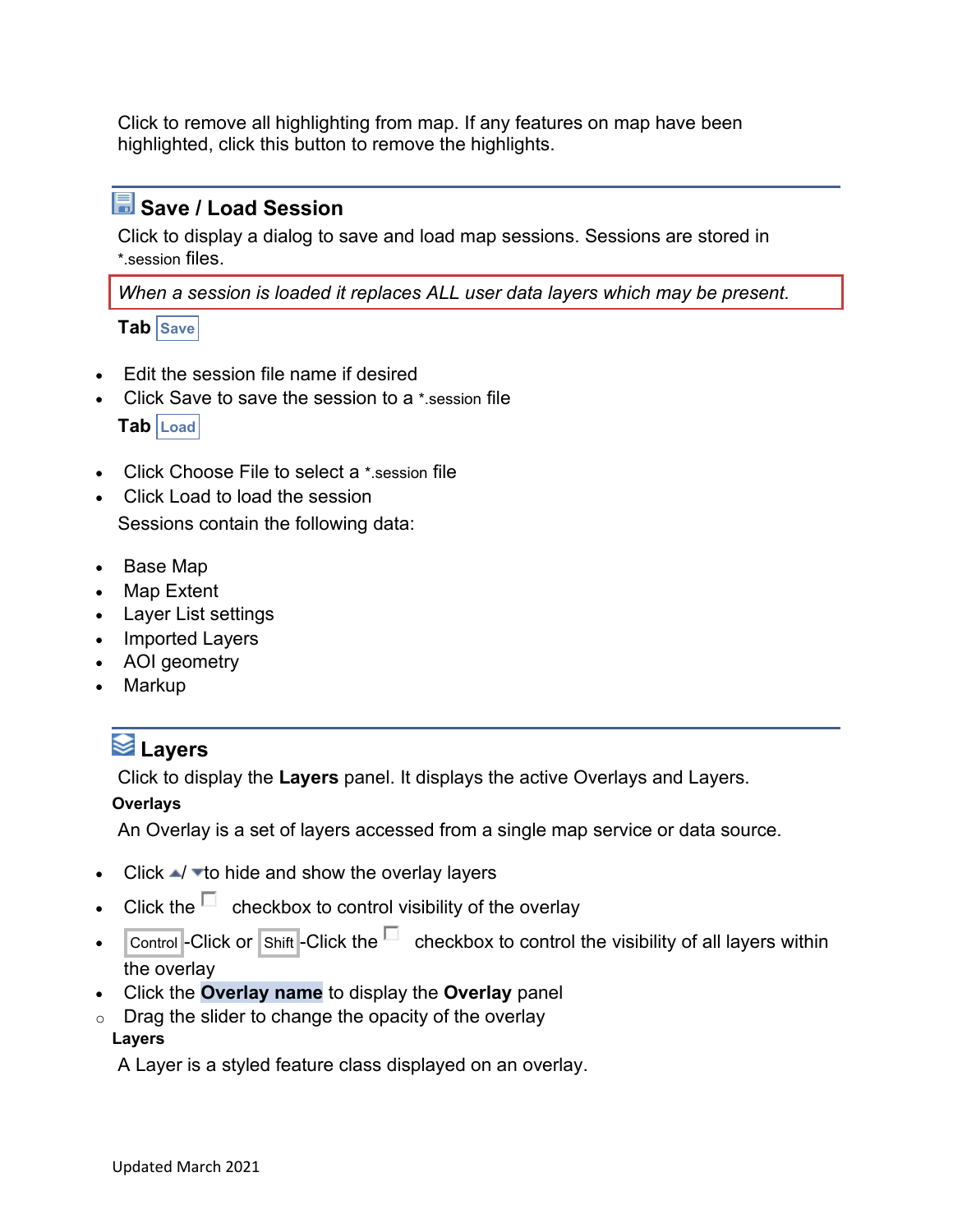- Click the  $\Box$  checkbox to control layer visibility
- If the layer name is in *italics* the map scale is not in the defined scale range for the layer, and the layer is not displayed on the map. Zoom in or out to see the layer.
- If the layer name appears as a  $link$ , then metadata is available for the layer **Layer panel**

Click the layer name or the **i**con to display the **Layer panel**. The Layer panel provides controls to work with the layer.

- Click Layers to return to the **Layers** panel
- Click  $\left(\sqrt{16}\right)$  clisplay layer metadata in a new window
- Click  $\sim$  to zoom to a scale at which the layer is visible, or to the data extent for the layer
- Click  $\triangle$  to remove the layer

## **Legend**

Click to display the Legend panel. The Legend displays style symbology for visible layers.

# **Print**

Click to display the Print dialog.

- Enter the printing parameters:
	- o **Title** title to appear on the printed map
	- o **Notes** notes to display on the printed map
	- o **Layout** page layout for the map. **Local** layouts use the browser printing facility (which may also allow saving to PDF). **Server** layouts are rendered into a PDF which can be downloaded and saved or printed

### *Available for some layouts:*

- o **Scale** the scale at which to print the map
- o **Resolution** the resolution (DPI) of the map image
- To print the map, click Print.
- To cancel a print request, click Cancel.

### **Coordinate Display**

Displays the mouse location in the current coordinate format.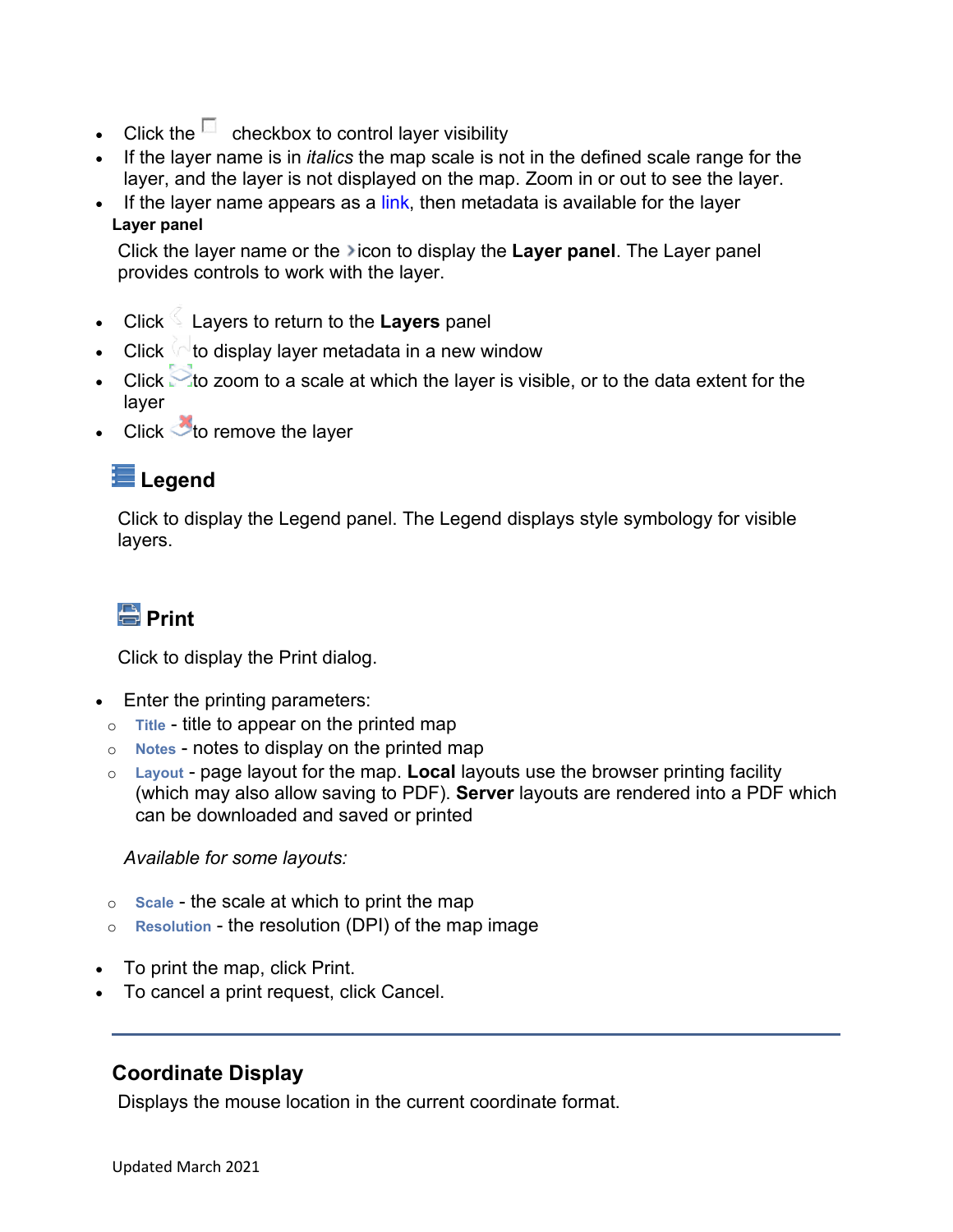- Click  $\triangle$  to show all coordinate formats.
- Click a format to make it the current display.
- Click  $\blacktriangledown$  to show only the current format.

### **Coordinate Lock**

Click to lock or unlock the Coordinate Display. When the display is locked, it will refresh only when the mouse is clicked on the map. This allows capturing the coordinates of a particular map location.

### **Graticule Control**

Click to display or hide the graticule.

### <span id="page-15-0"></span>**Base Map Chooser**

Controls the display of the base map.

- $\bullet$  Click  $\blacktriangle$  to show all available base maps.
- Click a base map to make it the one displayed.
- Click  $\blacktriangleright$  to show only the current base map.

### <span id="page-15-1"></span>**Concepts**

#### **AOI Geometry**

A geometry (polygon, line or point) which delimits an **Area of Interest** shape used for querying or editing.

#### **COGO**

A way of specifying a geometric shape using a coordinate geometry description. A coordinate geometry description includes a start point, and a list of distances and bearings defining the line segments making up a line or polygon.

#### **Coordinate System**

(Also called **Projection**) The spatial reference system in which geometry or feature coordinates are represented. Supported Coordinate Systems include:

• **Geographic** - may be Lat,Lon or Lon,Lat, in either Decimal degrees (DD) or Degrees-Minutes-Seconds (DMS) can be used.

*DD Example: 49.5, -125.4 DM Example: 49 30', -125 20' DMS Example: 49 30' 45", -125 20' 30"*

- **BC-Albers** uses X Y *Example: 1047118 495805*
- **UTM** uses X Y and Zone number